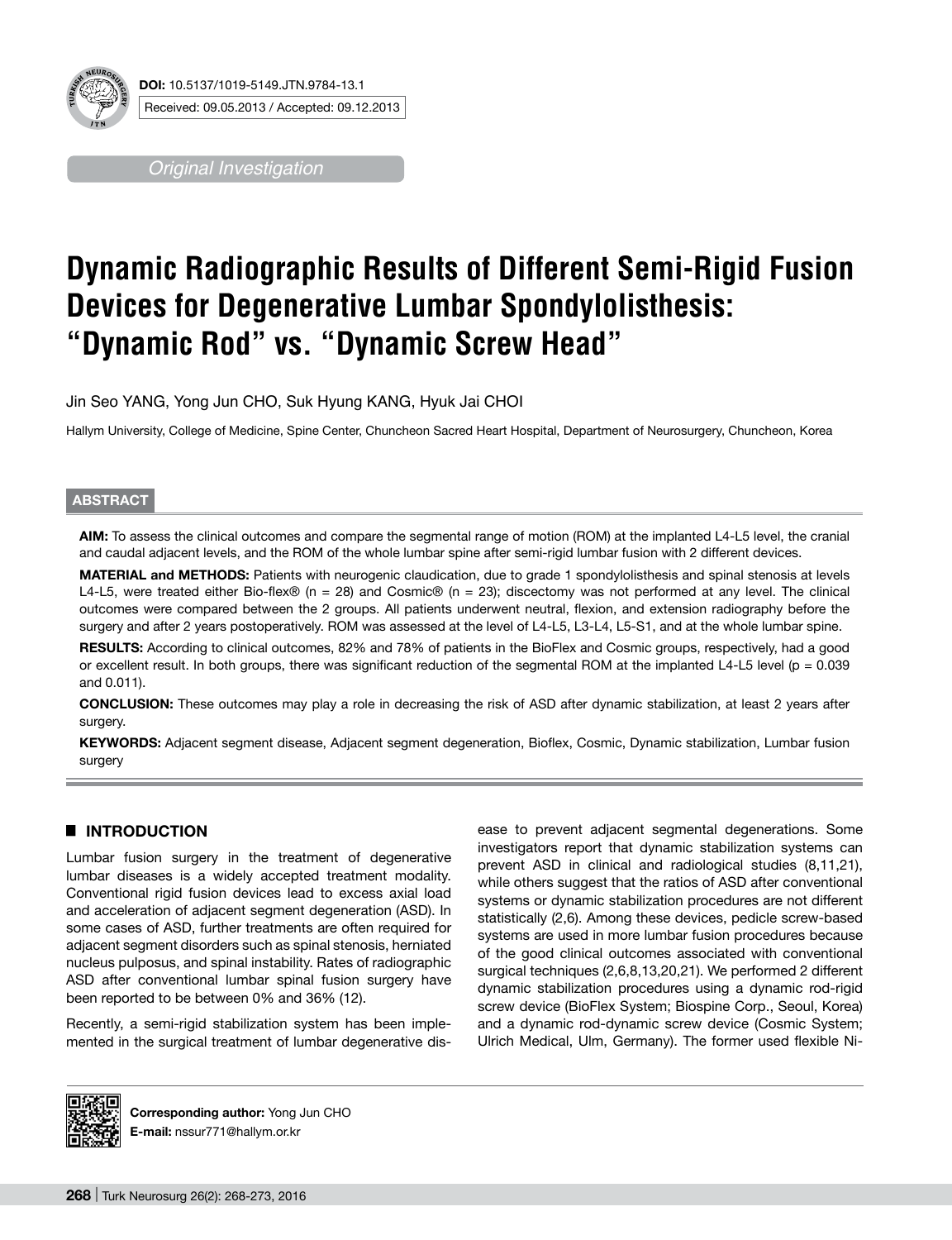tinol spring rods and the latter is secured by a hinged screw head (Figure 1A, B). The 2 systems can theoretically preserve the motion of the implanted segment (1,4,7,11).

The purpose of this study was to assess the clinical outcomes and the range of motion (ROM) changes of the adjacent and implantation segments after 2 different pedicle screw-based dynamic stabilization systems using dynamic plain X-rays.

# █ **Material and methods**

## *Patients*

From 2008 to 2012, we performed dynamic stabilizations on patients with degenerative spondylolisthesis (Meyerding Grade 1) with instability and neurogenic intermittent claudication, using the BioFlex and Cosmic systems. Lumbar degenerative instability was defined as 10 degrees of sagittal rotation and 4 mm of sagittal translation of functional segmental units in dynamic radiographs (5).

Forty-six and 28 patients were treated with the BioFlex and Cosmic system, respectively. All patients had a minimum of 24-months follow-up with dynamic plain X-rays. We excluded patients with multilevel dynamic stabilizations, lumbosacral and L2-L3 or L3-L4 segment stabilizations, and previous lumbar surgeries. We selected patients with only L4-L5 segment dynamic stabilization without discectomy because for more accurate and precise radiologic results, the groups must have similar biomechanical status. Finally, 28 and 23 patients were enrolled in the BioFlex® and Cosmic® system groups, respectively.

All investigations were performed in accordance with our institutional guidelines, which comply with all international laws and policies.

## *Instruments and Surgical Procedure*

The BioFlex® posterior dynamic system (Biospine Corp., Seoul, Korea) is a dynamic rod-rigid screw system (FDA approval; K072321). Stability is assured by a titanium pedicle screw similar to conventional screws, and a coiled-shaped Nitinol rod allows physiological stability during flexion, extension, and lateral bending (Figure 1A).

The Cosmic® posterior dynamic system (Ulrich Medical, Ulm, Germany) is a dynamic rod-dynamic screw device system (FDA approval; K080841). Stability is assured by the threaded rod, and motion preserving is assured by a hinged screw head (Figure 1B). The threaded part of the screw is coated with bioactive calcium phosphate to induce adequate bone healing. The hinged screw allows the same rotation stability as a healthy motion segment, while motion in flexion-extension shows a 65% reduction, and motion in lateral bending shows a 90% reduction compared to intact spine values (17).

In all patients, we performed an optimal neural decompression surgery, such as subtotal laminectomy and foraminotomy, and preserved the facet joint with a midline incision. Discectomy was not performed in any of the patients. After adequate neural decompression, we performed "pedicle screw-based dynamic stabilization" using fluoroscopy.

## *Clinical Data and Treatment Outcomes*

We investigated the clinical parameters, such as age, sex, weight, and body mass index by reviewing the patients' medical records. The visual analogue scale (VAS) and the modified Macnab criteria were used to compare the clinical outcomes between the 2 groups.

#### *Radiologic Measurement*

Dynamic plain X-ray films were obtained using a standard



**Figure 1: A)** The BioFlex dynamic stabilization system. (Permission was obtained from the editor and corresponding author of Adjacent Segment Degeneration After Lumbar Dynamic Stabilization Using Pedicle Screws and a Nitinol Spring Rod System With 2-Year Minimum Follow-up. *Journal of Spinal Disorders and Techniques 25(8):409-14., 2012*). **B)** The Cosmic dynamic stabilization system. The pedicle screw features a hinge joint between the head and the threaded part (arrow).( Permission was obtained from the editor and corresponding author of Pedicle Screw-based Dynamic Stabilization with a Hinged Screw Head System in the Treatment of Lumbar Degenerative Disorders. *Korean Journal of Spine 8(2):102-105, 2011*).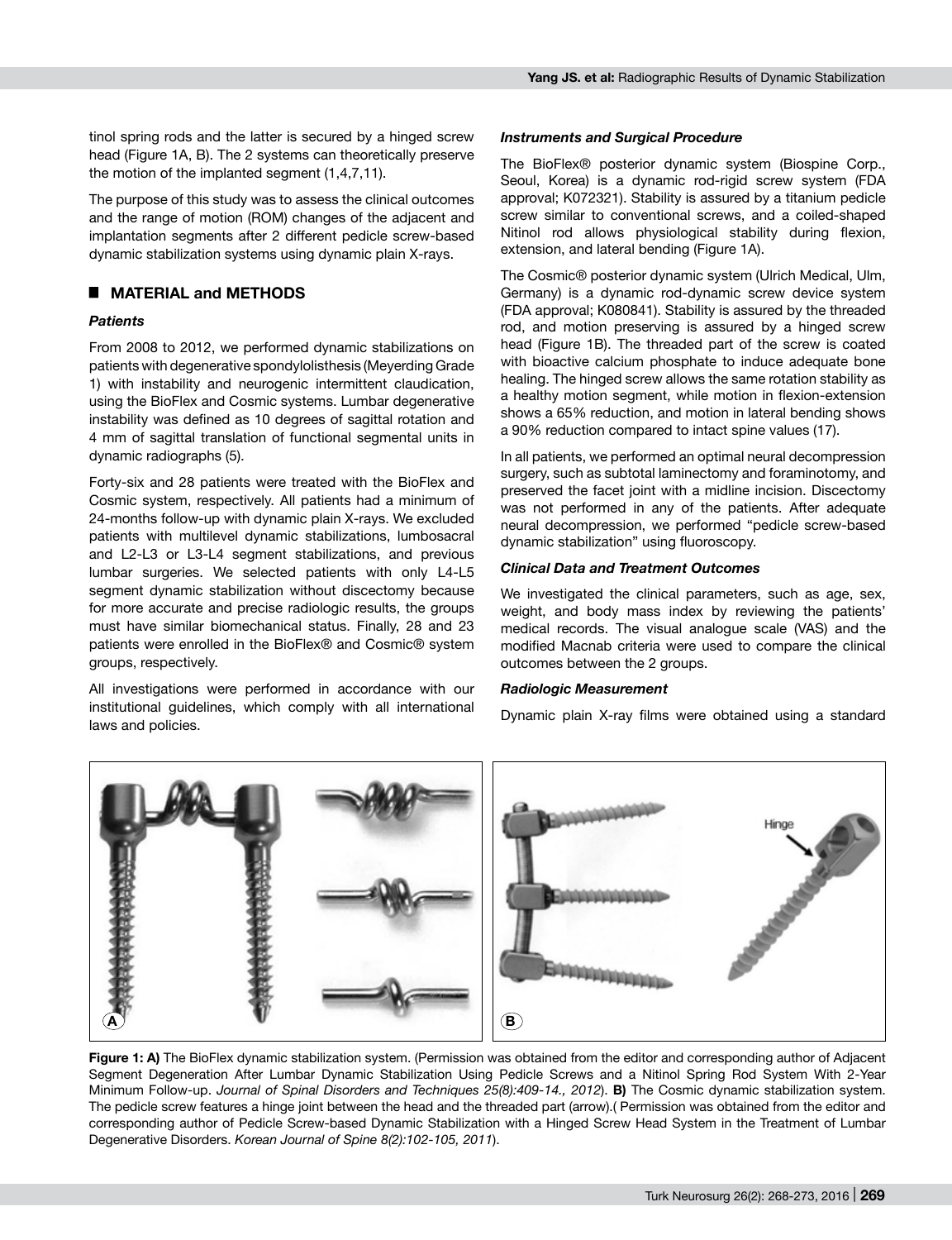radiographic technique preoperatively, and at more than 24 months postoperatively. The implanted segmental angulation at the level L4-L5 was determined from the upper vertebral endplate of L4 to the upper endplate of L5 on the flexion/ extension radiographs. The cranial segmental angulation (L3- L4) was measured from the upper endplate of L3 to the upper endplate of L4, and the angulation of the caudal adjacent segment (L5-S1) was analyzed from the upper endplate of L5 to the superior endplate of S1. The ROM of the whole lumbar spine was also measured from the upper endplate of L1 to the lower endplate of L5. ROM was calculated as the difference of the angulation in extension and flexion. All radiologic measurements were calculated on a personal computer by one independent spine surgeon and one neuroradiologist.

#### *Statistical Analysis*

Preoperative data were evaluated using the Mann-Whitney test in case of metric data and Fisher's exact test in case of nominal data to ensure that both groups of patients were comparable before surgery. With 2 independent radiologic measurements, we calculated the average of all numerical values. The differences in preoperative and postoperative segmental ROM within each group were assessed using the Wilcoxon matched-pairs signed-rank test. Radiologic results of comparison between the 2 groups were assessed using a linear mixed model. Null hypotheses with no differences were rejected if p-values were less than 0.05. Data were analyzed using SPSS 12.0 statistical software (SPSS V12.0K, SPSS Inc., Chicago, Illinois, USA).

## █ **Results**

#### *Demographic and Clinical Treatment Outcomes*

Both groups were similar in age, body weight, body mass index, and preoperative VAS score. Sex was statistically different between both groups ( $p = 0.004$ ) (Table I). At 2-years

**Table I:** Demographic Characteristics and Preoperative VAS Score

follow-up, the mean VAS score for treatment outcome was 2.1 and 2.3 in the BioFlex and Cosmic groups, respectively. In addition, according to the modified Macnab criteria, 82% and 78% of patients in the BioFlex and Cosmic groups, respectively, had a good or excellent result. There were no statistically significant differences in clinical outcomes between the 2 groups (Table II). Within 24 months, there were no reported instrument-related complications, such as screw loosening and broken screw, in either group.

#### *Radiologic Results (Figures 2,3; Table III)*

The mean preoperative ROM of the cranial adjacent segment (L3-L4) was  $5.7^{\circ} \pm 2.7^{\circ}$  in the BioFlex group and  $4.2^{\circ} \pm 3.0^{\circ}$ in the Cosmic group. The mean preoperative caudal adjacent segment ROM (L5-S1) was  $5.4^{\circ}$  ±  $4.6^{\circ}$  in the BioFlex group and  $6.7^{\circ} \pm 5.0^{\circ}$  in the Cosmic group. There were no statistically significant postoperative changes in either group.

The mean preoperative whole lumbar ROM (L1-S1) was  $31.8^{\circ}$  ± 13.3° in the BioFlex group and  $33.2^{\circ}$  ± 12.7° in the Cosmic group. The postoperative whole lumbar ROM did not significantly change in both groups. The mean preoperative ROM of the implanted segment (L4-L5) was  $9.2^{\circ} \pm 6.2^{\circ}$  in the BioFlex and  $8.5^{\circ} \pm 6.1^{\circ}$  in the Cosmic group. The mean dynamic stabilized L4-L5 ROM decreased significantly in both groups ( $p < 0.05$ ).

Between the 2 devices, there were no statistically significant differences in segmental motion changes at the adjacent levels, implanted level, and in the whole lumbar ROM postoperatively (Table IV).

## █ **Discussion**

Lumbar fusion surgery is a commonly accepted treatment for degenerative lumbar disease such as stenosis, spondylolisthesis, and instability. However, after lumbar fusion surgery several complications have been reported, including intraop-

|                   | <b>Bio-flex</b> | Cosmic          |          |
|-------------------|-----------------|-----------------|----------|
| Age               | $59.8 \pm 8.9$  | $66.0 \pm 10.7$ | 0.093    |
| Weight            | $25.0 \pm 3.8$  | $23.8 \pm 2.0$  | 0.314    |
| BMI $(kg/m^2)$    | $60.0 \pm 7.9$  | $61.6 \pm 8.8$  | 0.587    |
| Gender (female/n) | 15/28           | 8/23            | $0.004*$ |
| Preop.VAS score   | 8.4             | 7.9             | 0.365    |
|                   |                 |                 |          |

*Value given as mean ± standard deviation for "age", "weight", "BMI (body mass index)", and VAS (visual analogue scale).*

**Table II:** Comparison of Clinical Outcomes of the BioFlex and Cosmic Groups

|                | Postop. VAS score | <b>Modified Macnab Criteria</b> |          |            |             |
|----------------|-------------------|---------------------------------|----------|------------|-------------|
|                | (p<0.05)          | Excellent (%)                   | Good (%) | Fair $(%)$ | Poor $(\%)$ |
| <b>Bioflex</b> |                   |                                 | 35       |            |             |
| Cosmic         | 2.3               | 46                              | 32       | 16         |             |

*VAS: Visual analogue scale.*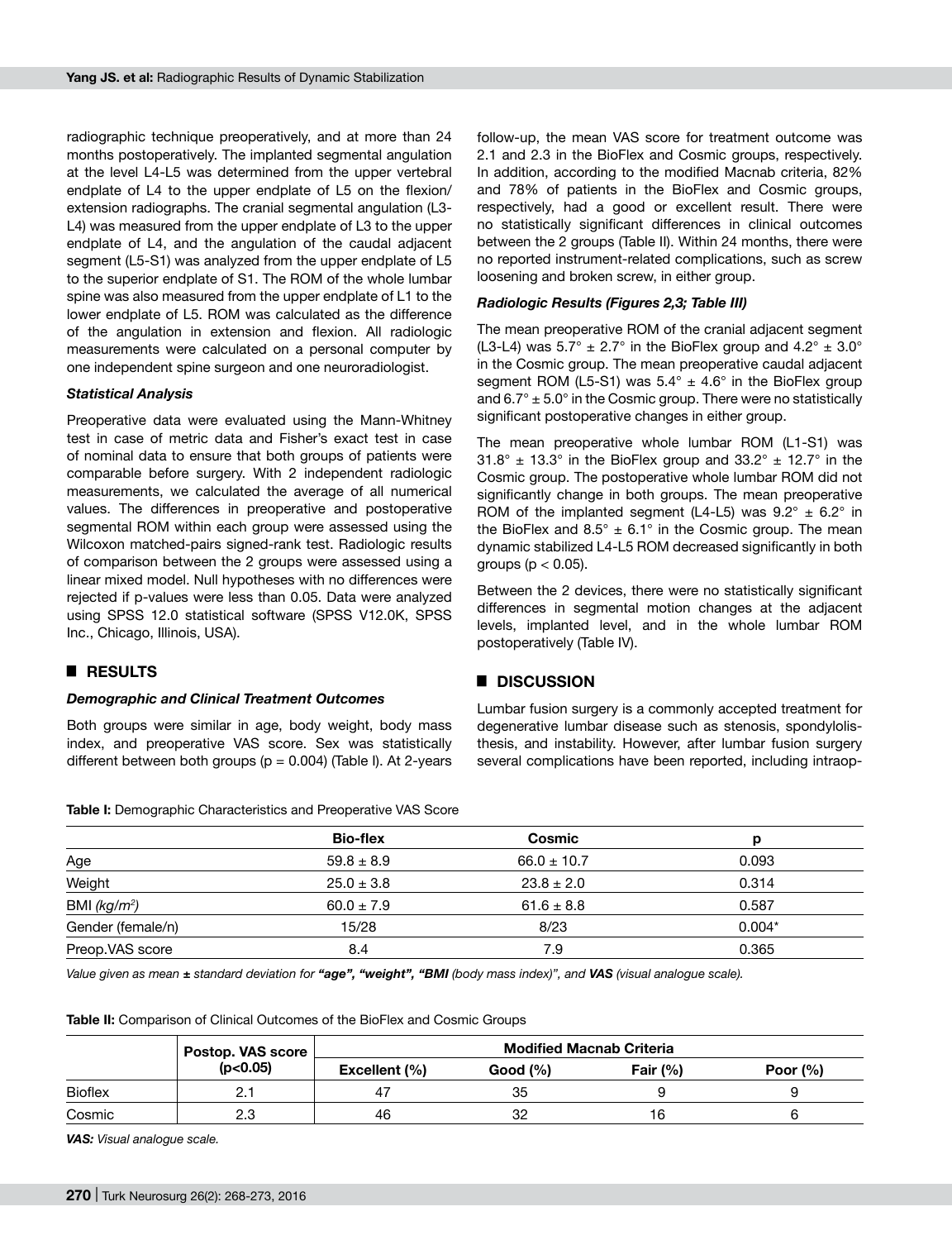**Table III:** Preoperative and Postoperative Range of Motions of each Segments in Degrees After Cosmic and BioFlex Instrumentation at L4-L5 Level

|                                    |                 | <b>Bio-flex</b> |         | Cosmic          |                 |             |
|------------------------------------|-----------------|-----------------|---------|-----------------|-----------------|-------------|
|                                    | Preop.          | Postop.         | p-value | Preop.          | Postop.         | p-value     |
| ROM L3-L4                          | $5.7 \pm 2.7$   | $5.7 \pm 4.6$   | 0.795   | $4.2 \pm 3.0$   | $5.5 \pm 3.8$   | 0.087       |
| ROM L4-L5                          | $9.2 \pm 6.2$   | $3.1 \pm 3.2$   | 0.011   | $8.5 \pm 6.1$   | $4.5 \pm 4.5$   | $0.039^{*}$ |
| ROM L5-S1                          | $5.4 \pm 4.6$   | $6.2 \pm 4.0$   | 0.523   | $6.7 \pm 5.0$   | $6.3 \pm 5.7$   | 0.807       |
| ROM L <sub>1</sub> -S <sub>1</sub> | $31.8 \pm 13.3$ | $24.7 \pm 9.1$  | 0.075   | $33.2 \pm 12.7$ | $26.4 \pm 12.2$ | 0.152       |

*Value given as mean ± standard deviation.*

Table IV: Results of the Linear Mixed Model Test for Comparisons Between the Cosmic and BioFlex groups

|                               |                         | p-value                 |
|-------------------------------|-------------------------|-------------------------|
| Preop. x Postop. ROM x group  |                         |                         |
| $L3-L4$<br>$L4-L5$<br>$L5-S1$ | 0.372<br>0.612<br>0.413 | 0.408<br>0.821<br>0.526 |

*ROM: Range of motion.*



**Figure 2:** The preoperative **(A)** and postoperative **(B)** flexionextension ranges of motion (ROMs) of the implanted segments, adjacent segments, and the whole lumbar spine in the BioFlex group. The mean preoperative ROM of the implanted segment (L4-L5) was  $9.2^{\circ} \pm 6.2^{\circ}$  and the postoperative ROM was  $3.1^{\circ} \pm$ 3.2°. The BioFlex system controlled the ROM of L4-L5 significantly  $(p = 0.011)$  with preservation of adjacent segment motion.



**Figure 3:** The preoperative **(A)** and postoperative **(B)** flexionextension ranges of motion (ROMs) of implanted segments, adjacent segments, and the whole lumbar spine in the Cosmic group. The mean preoperative ROM of the implanted segment (L4-L5) was 8.5°  $\pm$  6.1° and the postoperative ROM was 4.5°  $\pm$ 4.5°. The Cosmic system controlled the ROM of L4-L5 significantly  $(p = 0.039)$  with preservation of adjacent segment motion.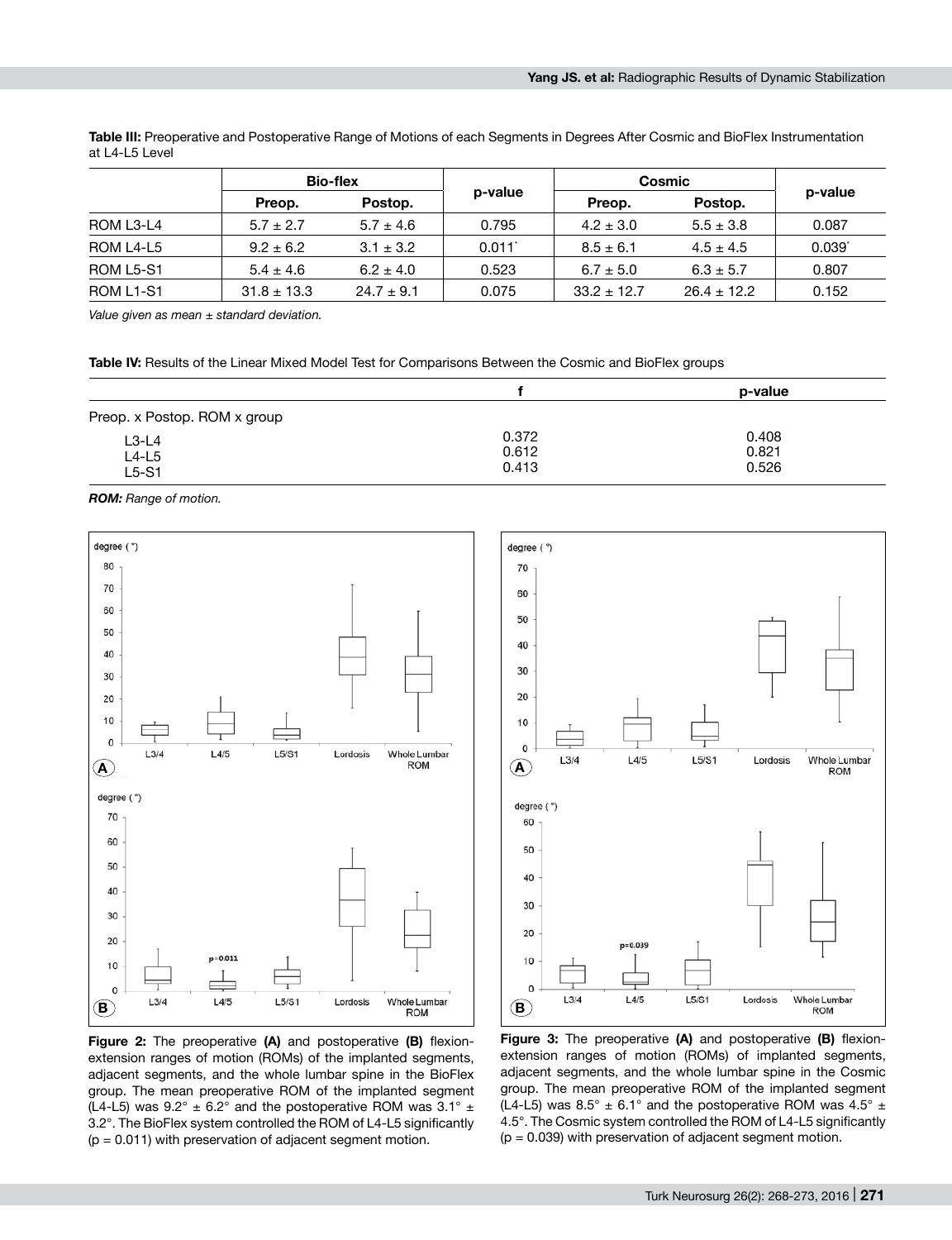erative neural structure injury, implant migration, dural tearing, infection, heterotopic ossification, osteolysis, subsidence, and acceleration of ASD. Among these complications, acceleration of ASD is common and can lead to significant stenotic lesion, instability, and disc rupture, requiring an additional surgical modality. It has been proposed that lumbar fusion surgery may induce hyper-mobility with increasing intradiscal pressure at adjacent segments and alterations in axial loading distribution (15).

William et al. reported that the mean incidence of additional surgery for symptomatic ASD is 2.5% over the first 10 years in all patients; the 5-, 10-, and 15-year prevalence rates of asymptomatic ASD were found to be 13.6%, 22.2%, and 27.3%, respectively (19). Okuda et al. reported that at the 2-year follow-up, the incidence of ASD without neurologic symptoms was 29% in patients who underwent posterior lumbar interbody fusion (14). In their systemic literature review of 271 articles, Park et al. predicted the incidence of asymptomatic and symptomatic ASD after posterior lumbar fusion to be 100% and 5.2%–18.5%, respectively (16). Therefore, motion-preserved fusion systems, such as interspinous devices, facet replacement systems, artificial disc replacement systems, and pedicle screw-based systems, were applied on the implantation level to prevent ASD. Among those, pedicle screw-based devices are commonly used in the treatment of lumbar degenerative disorders (10), and these are divided into dynamic rod-rigid screw devices and dynamic rod-dynamic screw devices, according to the biomechanical design.

Similar to the BioFlex system, the Dynesys system (dynamic rod-rigid screw device, Zimmer spine Inc., Warsaw, IN) may be generally used for the treatment of lumbar degenerative disorders with many clinical results (10,18); the BioFlex system (dynamic rod-rigid screw device, Biospine Corp., Seoul, Korea) was also proven to be a useful device for dynamic stabilization (9,21). Some investigators have reported good clinical and radiologic outcomes of the BioFlex dynamic stabilization system using dynamic plain x-ray films (3,9,21).

Using postoperative magnetic resonance imaging (MRI), others demonstrated that this system may not completely prevent adjacent level degeneration and speculated that the Nitinol spring rods may be more rigid during extension than flexion; therefore, during extension, the additional axial loading may be transferred to the adjacent levels (6,10) and then, hyper-mobility of the adjacent segment can lead to the acceleration of degeneration. There is need for postoperative MRIs to provide more accurate radiological findings related to ASD after semi-rigid stabilization. In this study, we focused on the motion-preserved result of dynamic stabilization systems that may lead to reduced ASD aggravation. Therefore, we used dynamic plain radiographs to evaluate the ROM of lumbar vertebral segments. The preliminary results of a few studies conducted on this system found that the Cosmic dynamic stabilization system did not influence adjacent segment motion and improved clinical symptoms (3,17).

For similar conditions in both groups, we selected patients with the same preoperative diagnosis of L4 degenerative spondylolisthesis (Grade I) and performed a simple laminectomy preserving the intervertebral disc. Regarding the L3-L4 and L5-S1 segment ROM and the whole lumbar spine ROM, no differences could be observed in both groups preoperatively and postoperatively, which is consistent with previous reports. Motion of the implanted level decreased in both groups, and this outcome may improve back pain caused by hyper-mobility. The rate of decreased implanted segment ROM did not differ statistically between the 2 groups. We suggest that pedicle screw-based dynamic stabilizations in the treatment of lumbar degenerative spondylolisthesis (Grade 1) could maintain the ROM in adjacent segments and control the ROM in implanted segments after the procedure.

We found that previous comparative reports on the incidence rates of ASD after rigid or semi-rigid (dynamic stabilization) systems included subjects who underwent multilevel stabilization and those receiving single level stabilization with discectomy on the implanted segment. Risk factors for ASD after posterior lumbar interbody fusion have been described, including facet sagittalization, facet tropism, and laminar inclination (14). Lee et al. found that pre-existing facet degeneration may be a high risk factor following lumbar fusion surgery (11). Cakir et al. reported adjacent level disc pressure and adjacent level facet joint pressure as other factors contributing to the risk of ASD after fusion of the lumbar spine (2). Park et al. suggested putative risk factors associated with ASD in lumbar or lumbosacral fusion groups, such as facet violation, fusion length, pre-existing degenerated disc at the adjacent level, lumbar stenosis, age, osteoporosis, and post-menopausal state (15). We suggest that risk factors of additional stress on adjacent segments after fusion surgery were related to possible multiple conditions, and not only to fusion device difference as stated in previous reports.

Our study had some limitations. The number of enrolled patients in both groups was small. Therefore, the results of our study cannot be generalized to all pedicle screw-based systems. Further, we did not have a control group that underwent rigid lumbar fusion surgery.

## █ **Conclusion**

Lumbar dynamic stabilizations, using pedicle screws with a Nitinol spring rod system and a hinged screw head system, may control the motion of instability level, and both device systems may maintain the ROM of adjacent segments. We suggest that these radiographic outcomes may play a role in decreasing the risk of ASD after dynamic stabilization, at least 2 years after surgery, with favorable clinical results.

## ■ **ACKNOWLEDGEMENT**

This study was supported by the Biogreen21 Program (PJ01121401) of Rural Development Administration.